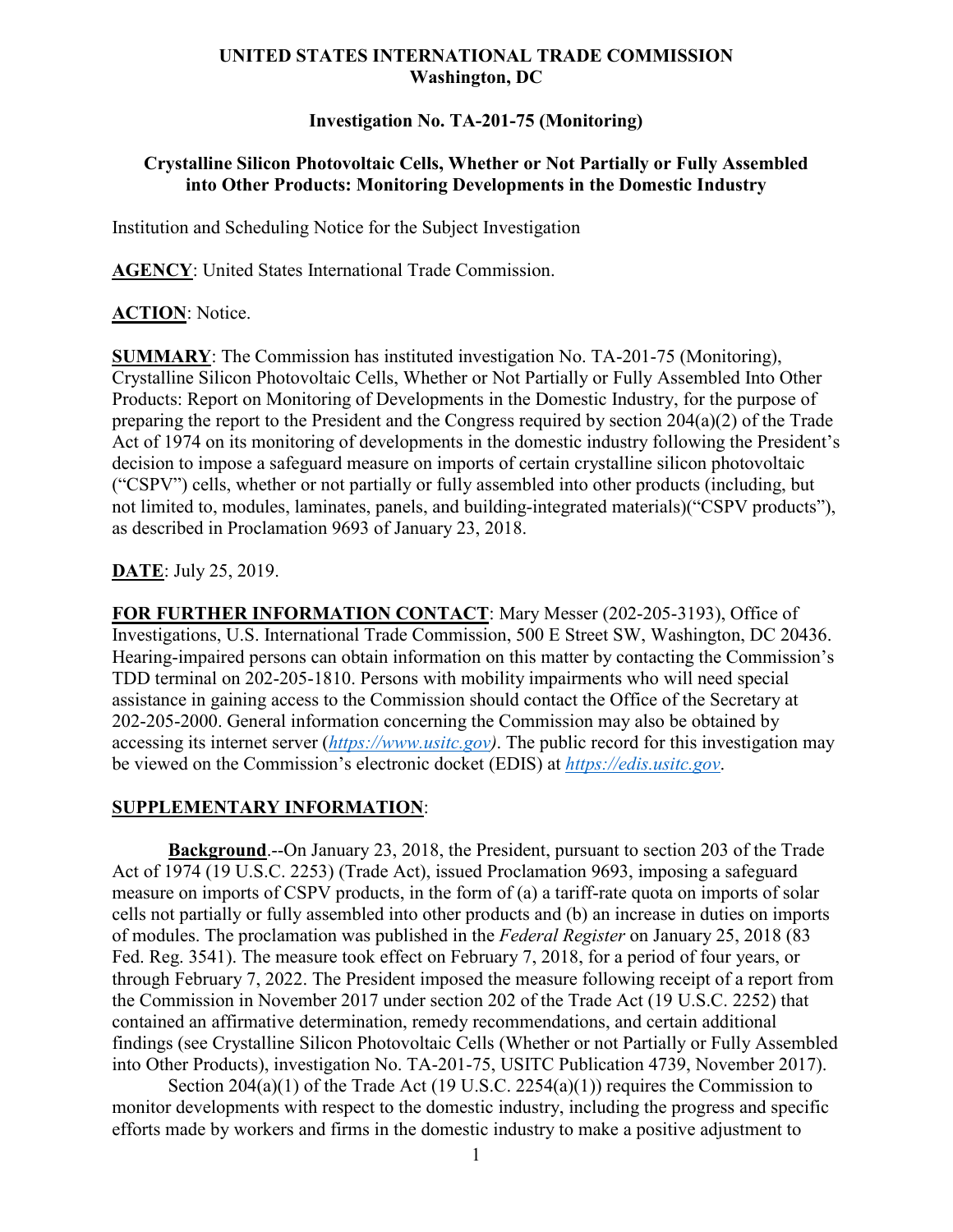import competition, as long as any action under section 203 of the Trade Act remains in effect. Whenever the initial period of such an action exceeds 3 years, section 204(a)(2) requires the Commission to submit a report on the results of the monitoring to the President and the Congress no later than the mid-point of the initial period of the relief – in this case by February 7, 2020. Section 204(a)(3) requires the Commission to hold a hearing in the course of preparing such report.

For further information concerning the conduct of this investigation, hearing procedures, and rules of general application, consult the Commission's Rules of Practice and Procedure, part 201, subparts A and B (19 CFR part 201), and part 206, subparts A and F (19 CFR part 206).

**Participation in the investigation and service list**.--Persons wishing to participate in the investigation as parties must file an entry of appearance with the Secretary to the Commission, as provided in section 201.11 of the Commission's rules, not later than 21 days after publication of this notice in the *Federal Register*. The Secretary will prepare a service list containing the names and addresses of all persons, or their representatives, who are parties to this investigation upon the expiration of the period for filing entries of appearance.

**Limited disclosure of confidential business information (CBI)**.--Pursuant to section 206.17 of the Commission's rules, the Secretary will make CBI gathered in this investigation available to authorized applicants representing interested parties (as defined in 19 CFR  $206.17(a)(3)(iii)$  under an administrative protective order (APO) issued in the investigation, provided that the application is made not later than 21 days after the publication of this notice in the *Federal Register*. A separate service list will be maintained by the Secretary for those parties authorized to receive CBI under the APO.

The Commission may include CBI in the report it sends to the President and to the U.S. Trade Representative. Additionally, all information, including CBI, submitted in this investigation may be disclosed to and used by (i) the Commission, its employees and Offices, and contract personnel (a) for developing or maintaining the records of this or a related proceeding, or (b) in internal investigations, audits, reviews, and evaluations relating to the programs, personnel, and operations of the Commission including under 5 U.S.C. Appendix 3; or (ii) by U.S. government employees and contract personnel for cybersecurity purposes.

The Commission will not release information which the Commission considers to be confidential business information unless the party submitting the confidential business information had notice, at the time of submission, that such information would be released by the Commission, or such party subsequently consents to the release of the information. The Commission will not otherwise disclose any CBI in a manner that would reveal the operations of the firm supplying the information.

**Public hearing.**--As required by statute, the Commission has scheduled a hearing in connection with this investigation. The hearing will be held beginning at 9:30 a.m. on December 5, 2019, at the U.S. International Trade Commission Building, 500 E Street SW, Washington, DC. Requests to appear at the hearing should be filed in writing with the Secretary to the Commission on or before December 2, 2019. All persons desiring to appear at the hearing and make an oral presentation should participate in a prehearing conference to be held on December 4, 2019 at the U.S. International Trade Commission Building, if deemed necessary. Oral testimony and written materials to be submitted at the hearing are governed by sections 201.6(b)(2), and 201.13(f) of the Commission's rules. Parties must submit any request to present a portion of their hearing testimony in camera no later than 7 days prior to the date of the hearing.